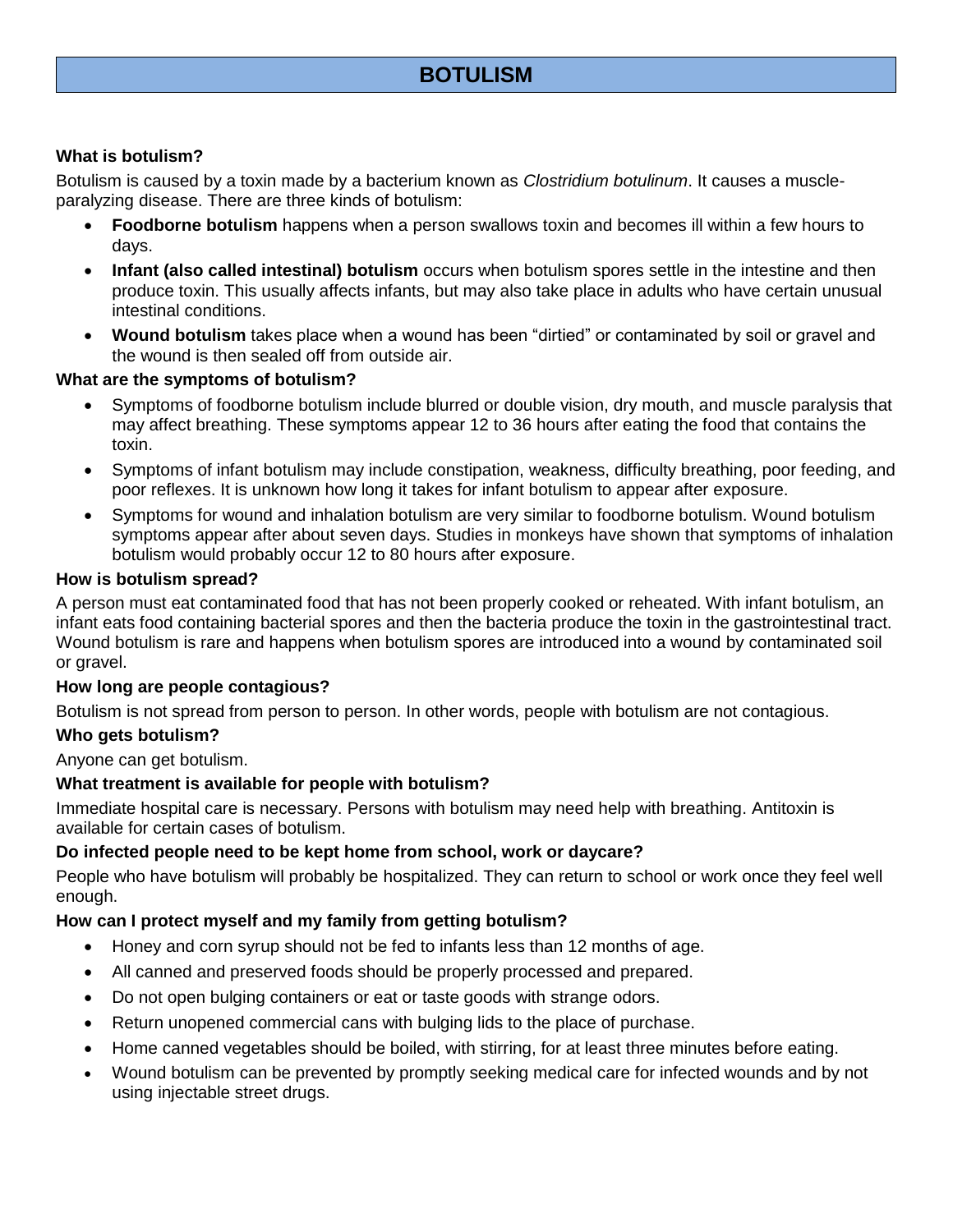# **¿Qué es el botulismo?**

El botulismo está causado por una toxina (como un veneno) creada por una bacteria llamada *Clostridium botulinum*. Es una enfermedad que paraliza los músculos. Hay 3 tipos de botulismo:

- **El botulismo transmitido por alimentos** ocurre cuando una persona ingiere la toxina y se enferma después de unas horas o incluso días.
- **El botulismo infantil** (o intestinal) ocurre cuando las esporas del botulismo se establecen en el intestino y producen la toxina (veneno). Suele afectar a los bebés, pero también puede darse en adultos que tienen ciertas condiciones no usuales del intestino.
- **El botulismo por heridas** ocurre si una herida que está contaminada con tierra o arenilla, se cubre y no le da el aire.

### **¿Cuáles son los síntomas del botulismo?**

- Los síntomas del botulismo transmitido por alimentos incluyen visión doble o borrosa, sequedad de la boca y parálisis muscular que puede afectar a la respiración. Estos síntomas aparecen de 12 a 36 horas después de comer los alimentos que contienen la toxina (veneno).
- Los síntomas del botulismo infantil pueden incluir estreñimiento, debilidad, reflejos lentos y dificultad para respirar y alimentarse. No se sabe cuánto tiempo tarda en aparecer después de estar expuesto.
- Los síntomas del botulismo por heridas y por inhalación son muy similares al transmitido por alimentos. Los síntomas del botulismo por heridas aparecen después de 7 días. Los síntomas del botulismo por inhalación ocurrirían entre 12 y 80 horas después de estar expuesto, según estudios realizados en monos.

# **¿Cómo se transmite el botulismo?**

Se transmite al comer alimentos contaminados que no se cocinaron o recalentaron de forma apropiada. En el caso del botulismo infantil, un bebé puede comer comida que contenga las esporas de la bacteria y ésta produce la toxina (veneno) en su tracto intestinal. El botulismo por heridas es raro y ocurre cuando las esporas del botulismo entran en la herida.

### **¿Por cuánto tiempo puede alguien con botulismo contagiar a otros?**

El botulismo no se transmite de persona a persona. Es decir, las personas con botulismo no son contagiosas.

### **¿Quién puede contraer el botulismo?**

Cualquier persona puede contraer el botulismo.

# **¿Cómo se trata el botulismo?**

Es necesario recibir atención médica en un hospital inmediatamente. Las personas con botulismo pueden necesitar ayuda para respirar. La antitoxina (sustancia contra el veneno) está disponible para determinados casos de botulismo.

# **¿Es necesario quedarse en casa y no ir a la escuela, a la guardería o al trabajo?**

Lo más seguro es que las personas con botulismo estén en un hospital. Pueden regresar a la escuela o al trabajo cuando se sientan bien para hacerlo.

### **¿Cómo puedo protegerme yo y también proteger a mi familia contra el botulismo?**

- No se debe dar miel ni jarabe de maíz (se usa en siropes y dulces) a los bebés menores de un año de edad.
- Todas las comidas enlatadas y en conserva deben estar preparadas y procesadas de forma apropiada.
- No abra latas abultadas, tampoco coma o pruebe comida que tenga un olor extraño.
- Regrese a la tienda donde las compró todas las latas sin abrir que tengan tapas abultadas.
- Las verduras que sean de conserva casera deben hervirse, mientras se van removiendo, por lo menos durante tres minutos antes de comerlas.
- El botulismo por heridas puede prevenirse con atención médica inmediata cuando se produce infección en una herida y también si no se usan drogas inyectables.